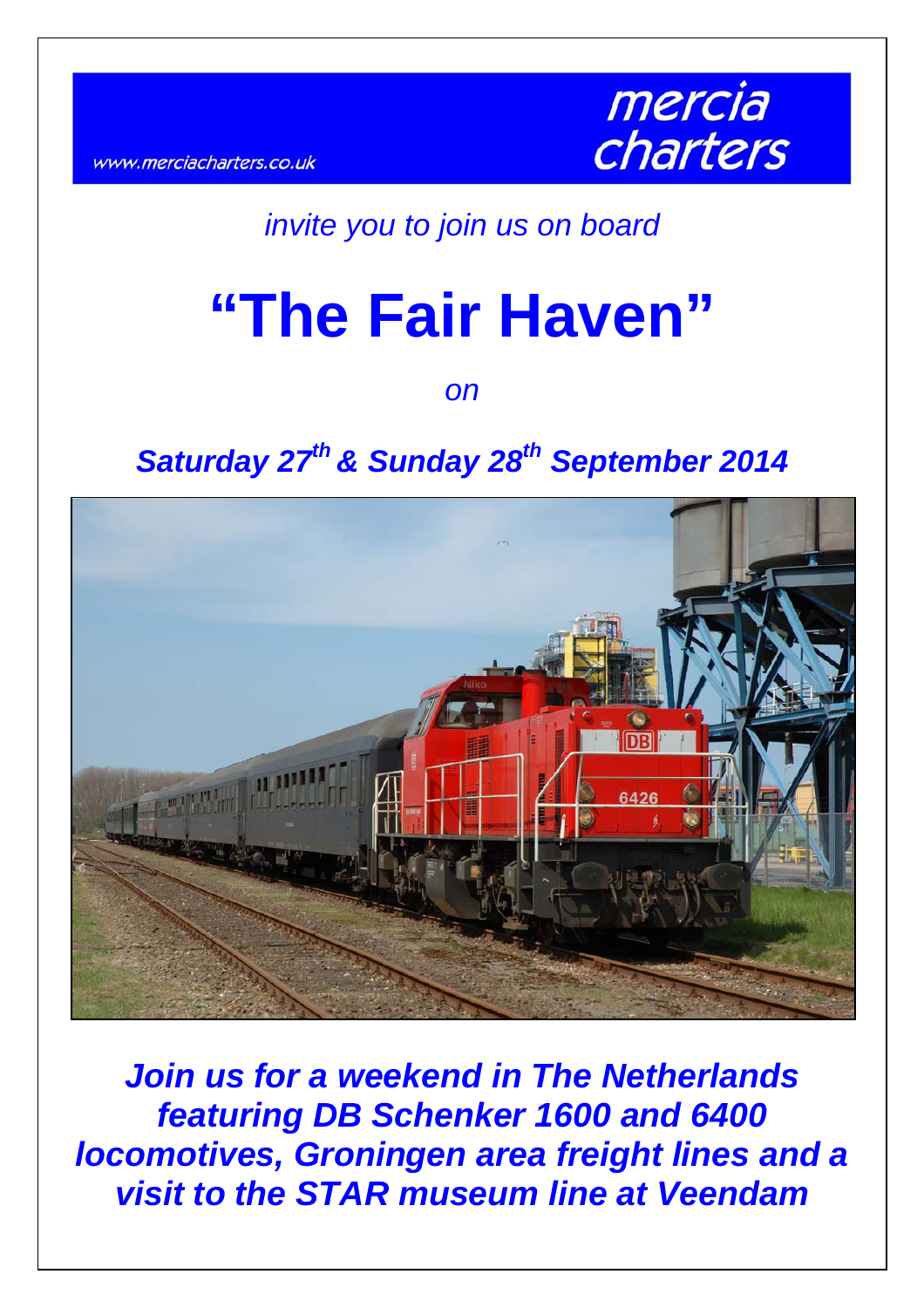**Day 1 – Saturday 27<sup>th</sup> September** – Our departure from Utrecht will be around 08.30 with a DB Schenker 1600 electric hauling our train of 5 coaches. Leaving Utrecht we will head towards Amsterdam via Breukelen but instead of heading through the City and Centraal Station when we reach Duivendrecht we will take the short connecting spur towards Diemen Zuid and then onto Weesp where we will stop to pick up passengers. We then head to Lelystad Centrum via Almere to join the recently opened "Hanzelijn" through Kampen to Zwolle, our last pick up point of the day.

Leaving Zwolle we travel to Meppel and and head directly to Groningen via Assen. On arrival our electric locomotive will be removed in favour of 2 x 6400 diesel locomotives, again provided by DB Schenker in "Top and Tail mode". This will allow us to access the freight lines to Delfzijl Haven and Eemshaven.

Following our locomotive change we will head towards the coast travelling first to Delfzijl via Sauwerd. Here we will join the freight line into the Docks complex. We have requested the train travel to the PPG sidings, which is the extremity of this line but at the time of writing this has not been confirmed. After a short stop we return to Delfzijl and then Sauwerd where the train will reverse.



From Sauwerd we will travel through Uithuizen to the passenger terminus at Roodeschool before returning to Uithuizermeerden. Here we will reverse and take the freight branch into Eemshaven, again we have requested the train go as far as is possible on the line.

Once our visit to this freight line is complete we will return to Groningen, arriving around 18.00, where the train will berth overnight.

**Requested motive power:** 1 x DB Schenker 1600 electric locomotive, 2 x DB Schenker 6400 diesel locomotives in "Top and Tail mode"

**Requested route:** Utrecht Centraal (PU) – Breukelen – Amsterdam Bijlmer – Diement Zuid – Weesp (PU) – Almere Centrum – Lelystad Centrum – Zwolle (PU) – Meppel – Assen – Onnen – Groningen – Sauwerd – Delfzijl – into Docks to extremity of PPG sidings (rev) – Delfzijl – Sauwerd (rev) – Uithuizen – Roodeschool (rev) – Uithuizenmeerden (rev) – Eemshaven extremity (rev) – Uithuizen – Sauwerd – Groningen

**Day 2 – Sunday 28th September** – Our day will begin with a departure from Groningen of around 0830 with us hauled by one DB Schenker 6400, we have requested a different locomotive from the previous day but this cannot be guaranteed.

From Groningen we take the unit only line towards the German border through Martenshoek to Zuidbroek and join the line to Veendam. This short branch has recently been reopened for passenger use. Veendam is also the start of the STAR museum line. On arrival our 6400 will be replaced by an STAR diesel locomotive, which will haul us to the lines terminus at Musselkanaal-Valtermond. Once the locomotive has run round we will return to Stadskanaal, the location of the lines depot where you will find their collection of steam, diesel locomotives. A number of photo stops have been requested along the line-side during our visit.



Returning to Veendam our 6400 will take again and will haul us back to Zuidbroek and then forward to Waterhuizen to join the freight curve to Onnen yard where a DB Schenker 1600 electric locomotive will be waiting. Once the locomotive change has taken place we will follow our outward route to Meppel and on to Zwolle, to set down passengers. We then head directly to Amersfoort stopping again to set down before heading to our ultimate destination of Utrecht via Den Dolder. Our expected arrival time in Utrecht is around 17.00, which should allow you time to begin your journey back to the UK should you wish.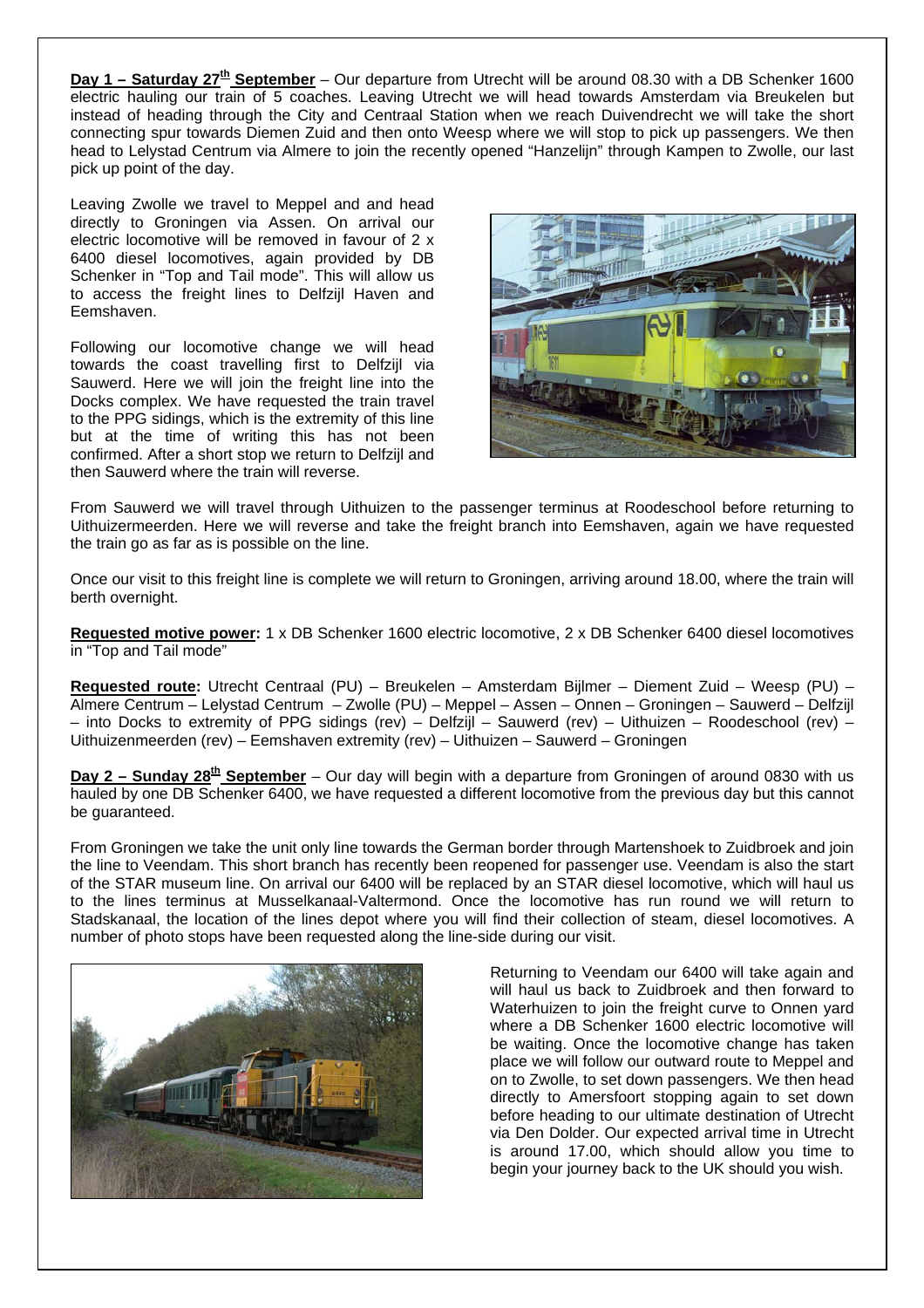**Requested motive power:** 1 x DB Schenker 6400 + 1 x DB Schenker 1600, plus 1 diesel locomotive on the STAR museum line

**Requested route:** Groningen - Zuidbroek – Veendam – Stadskanaal – Musselkanaal (rev) – Stadskanaal – Veendam – Zuidboek – Haren – Onnen Yard – Meppel – Zwolle (SD) – Amersfoort (SD) – Utercht Centraal (SD)

Different locomotives have been requested for each days train but this cannot be guaranteed due the normal service requirements of DB Schenker

*Please note: the advertised route and motive power shown above are subject to final confirmation and on the day availability, and are therefore not guaranteed. A buffet service will be provided by SSN from their buffet car.*

| Fares                                              |                                               |  |  |  |
|----------------------------------------------------|-----------------------------------------------|--|--|--|
| If booked before 29 <sup>th</sup> August           | If booked after $29th$ August                 |  |  |  |
| Individual day $-$ £89.00 / 105€ per person        | Individual Day $-$ £120.00 per person         |  |  |  |
| Joint fare for both days - £164.00/195€ per person | Joint fare for both days - £200.00 per person |  |  |  |

**Where to stay:** Unfortunately we have not been able to secure a group booking at a hotel in Groningen however there are a large number available in the area. Listed below are a few links to help you find a hotel locally:

[www.hrs.de](http://www.hrs.de/) [www.booking.com](http://www.booking.com/) [www.hotels.com](http://www.hotels.com/) <http://www.hotels.nl/groningen/>

At the time of writing room prices start at around £50 per twin room.

### *General information*

**Our train** - will be formed of 5 preserved vehicles owned by SSN, who will also provide a hot and cold buffet service from their buffet car.

**Photo stops** - We have requested photo stops at various locations during the day.

**Child fares** - We offer discounted fares on this tour for children travelling with responsible adults. Please enquire for more details.

- Please note that you may be required to provide proof of children's age when tickets are checked during the tour.
	- o The child's passport, or national identity card showing date of birth, is acceptable as proof of age.

**The exchange rate** - used for calculating the sterling fares for this tour is  $£1 = 1.18€$ 

**Your cheque** - will be presented to our Bank on or just after Friday 29<sup>th</sup> August 2014

**Please note** - Our fares (above) **do not include** your transport costs to or from the tour, your meals, or your overnight accommodation before or after the tour unless stated.

**Travel insurance** - We strongly recommend you obtain travel insurance to cover for travel problems, cancellation, illness, loss or theft of belongings, and costs associated with unavoidable delays for the duration of the whole tour and your stay in Europe and any other potential problems.

- In the UK, travel insurance can be purchased online, and from the Post Office, supermarkets, and Travel Agents.
- You are also strongly recommended to obtain a European Health Insurance Card

**Passport** - you must be in possession of a passport with at least six months validity remaining to join this tour

### *Further details and enquires*

If you have any questions or if there is anything you wish to discuss with us, please write to the address on the booking form below, call 07535759344 (+44.75.35.75.93.44 from outside UK) 10.00 – 18.00, Monday to Saturday, or email: [team@merciacharters.co.uk](mailto:team@merciacharters.co.uk)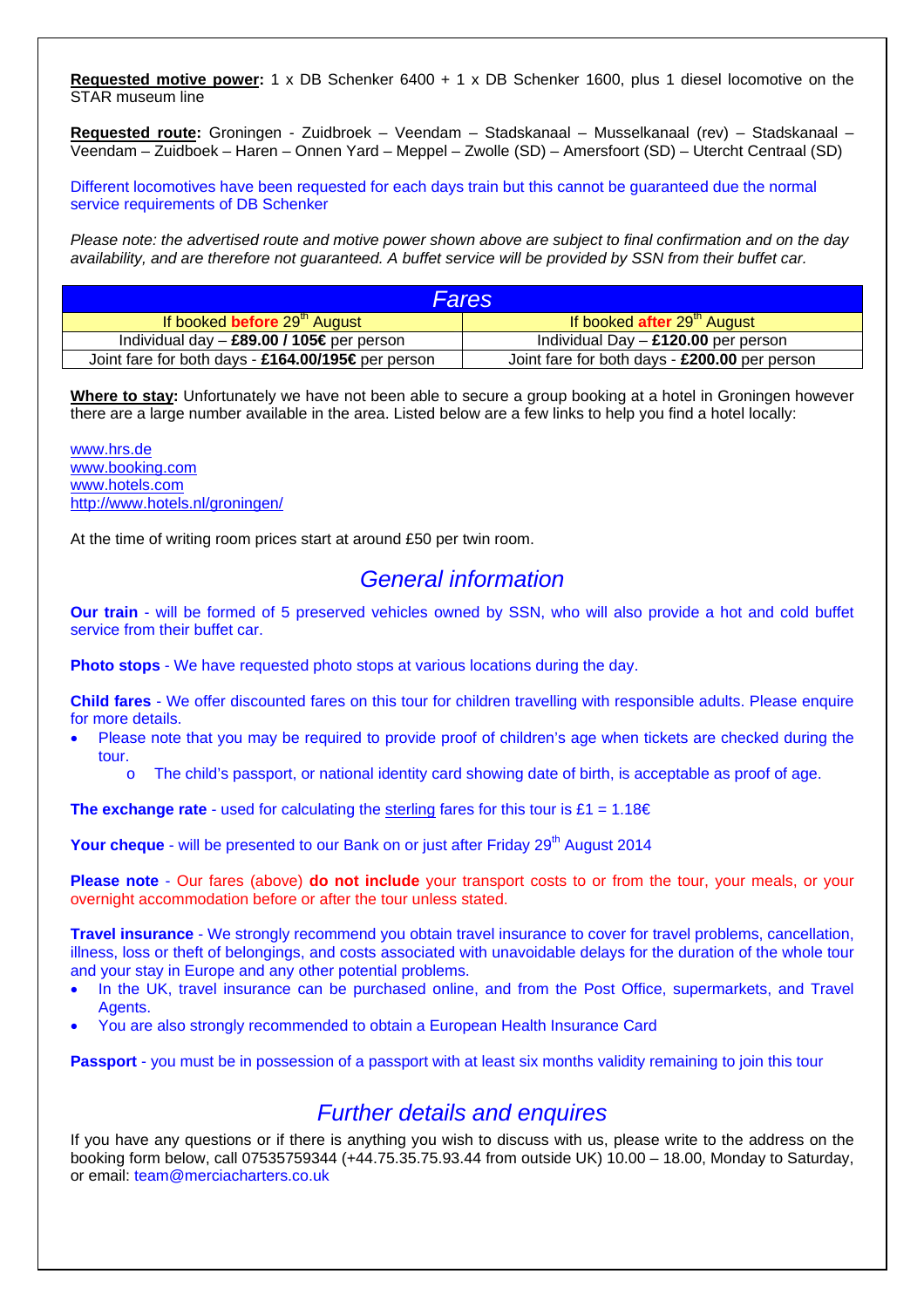### **Photo credits:**

Front cover – DB Schenker 6426 seen at Theemsweg with an NVBS charter on 27/04/2013 by Denzil Morgan Page 2 – 1611 standing at Utrecht CS with an Amsterdam CS to Berlin Zoo IC service 03/03/1994 by Nigel Daff Page 2 – DB Schenker 6448 on an NVBS charter train, seen on the freight line from Amersfoort to Pon 29/04/2006 by Denzil Morgan

### **The small print**

### **Conditions of booking**

- 1. Tickets are issued subject to our *'Standard Terms and Conditions for European Tours'* **and** the additional conditions in this section.
	- *When you apply for and use tickets for this tour, you accept our conditions.*
- 2. The fares shown on this leaflet are for the tour(s), as advertised, in The Netherlands only
	- *Our fares do not include your transport costs to or from the tours, your meals or your overnight accommodation before, during, or after the tour date(s) unless stated.*
- 3. We require a minimum of **130 (one hundred and thirty)** bookings to ensure that these trains will run.

We will examine the position on Friday 29<sup>th</sup> August and if there are insufficient bookings the tours will be cancelled.

- *In the event of cancellation,* 
	- o *our only liability will be the return of any and all monies paid to us for this tour, and*
	- o *passengers will be notified in writing within 5 working days of the decision being made to cancel the train, and*
	- o *our website will be updated within 48 hours of the decision.*
- 4. Tickets and final details will be dispatched approximately 8 days prior to the date of travel.
- 5. **Cancellations** will be dealt with in accordance with our *'Standard Terms and Conditions for European Tours'*. If you have made your booking through a third party, such as another tour company, you must contact that company to cancel your booking.
- 6. The requested routes, traction, depot visit(s), and photo stops listed are not guaranteed and subject to final confirmation from
	- *We reserve the right to alter and amend the specification of the advertised train(s) at any time, should the need arise.*

### **Reminders** *(extracts from our 'Standard Terms and Conditions for European Tours')*

- o We will make every effort to run the tour as advertised.
	- Neither we, nor any individual, will accept any liability for any loss, or for any additional expenses incurred by any passenger, by reason of ejection from the train or by reason of delay, cancellation or failure of arrangements for any part of the tour including, but not limited to, the substitution of any motive power or re-routing of the special train(s)*.*
- o You shall not have any claim against us, or against any individual, if you miss any onward transport connections as a result of our or your late arrival at any starting point or any point en route.
	- *This includes all or any part of the tour.*
- o If you choose to collect your tickets from us on the day, it is your responsibility to confirm both the departure time and boarding points before joining the tour.
	- If you do not do so, we will not accept liability if you miss the tour
- o A copy of our *'Standard Terms and Conditions for European Tours'*, which gives full details of all the conditions applying to your booking, is available on request or may be downloaded from our website [www.merciacharters.co.uk](http://www.merciacharters.co.uk/)